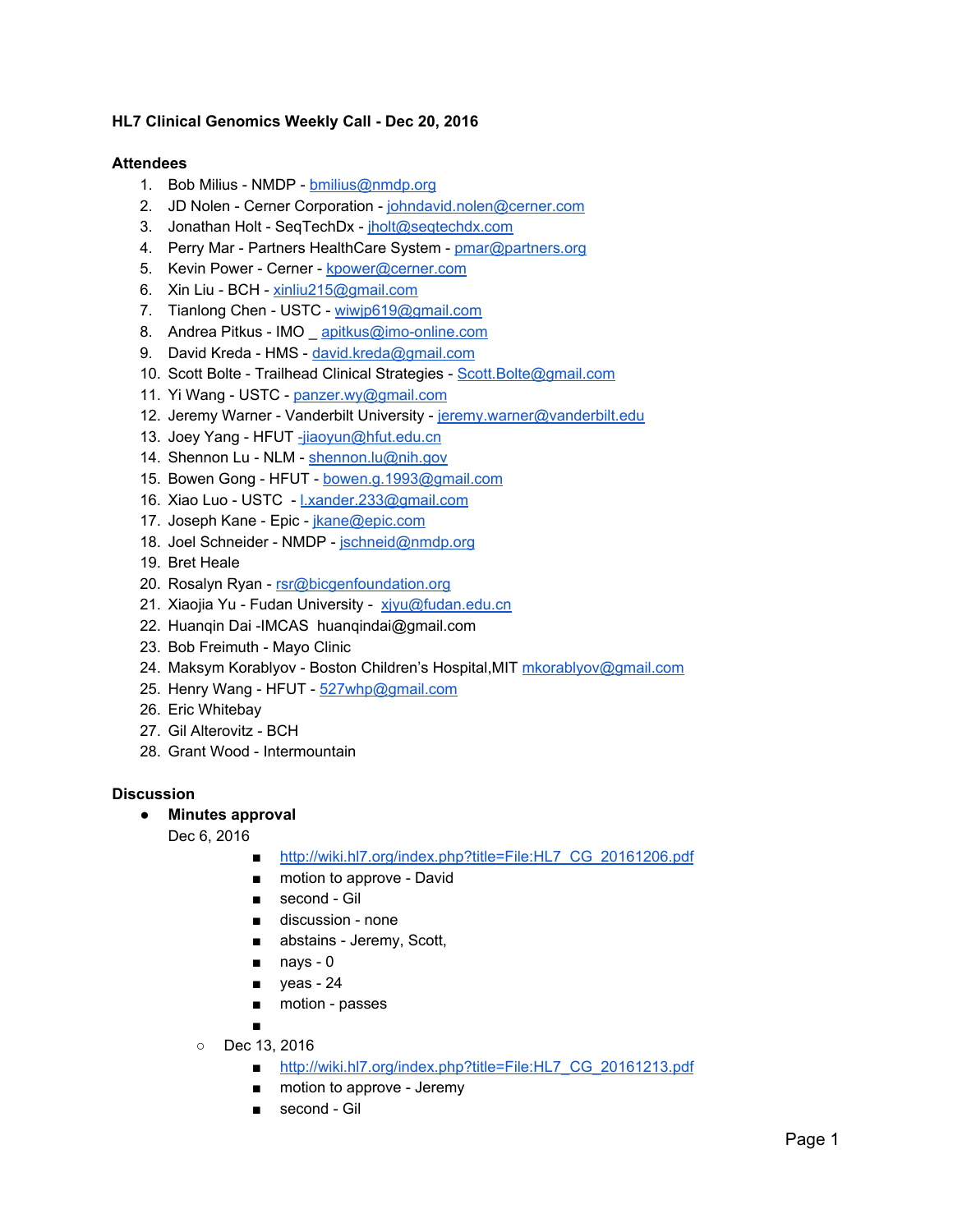- discussion none
- abstains Scott
- nays 0
- yeas 25
- motion motion passes
- ■

## **● Brief reports from external efforts (discussion only if needed)**

○ GA4GH

■

- National Academies
	- Next pilot call on 1/23/17
	- Members of DIGITiZe engaging with CSER around their Lynch Syndrome CDS project
	- Concept/need of a "biomarker" was discussed on last call. JD presenting further on next call
- Clingen/Clinvar

■

○ GA4GH Variant Modeling Collaborative (VMC)

■

■

○ NHGRI

# **● Upcoming calls through next WGM in San Antonio**

- Dec 20 Deadline for DAM poll results;
	- <https://goo.gl/forms/VGOODBev9IlZN3Yg2>
	- vote to accept FHIR subgroup recommendations; FHIR specification and FMM vote
- Dec 27 cancel
- Jan 3 V2/LRI block vote on subgroup recommendations (?)
- Jan 10 -
- **Results of DAM vote** 
	- **○** <https://goo.gl/forms/VGOODBev9IlZN3Yg2>
	- on the way to being passed
	- Gil will send to Dave Hamill and/or Lynn to get process rolling
- **FHIR vote for accepting reconciliation recommendations of FHIR subgroup**
	- FHIR reconciliation spreadsheet
		- Short url -<http://bit.ly/2gaglig>
	- Long url -

[https://docs.google.com/spreadsheets/d/17fqbTWKrIvPysZXIhlhLX4proKpv95inFQGVNO5](https://docs.google.com/spreadsheets/d/17fqbTWKrIvPysZXIhlhLX4proKpv95inFQGVNO54axk/edit#gid=0) [4axk/edit#gid=0](https://docs.google.com/spreadsheets/d/17fqbTWKrIvPysZXIhlhLX4proKpv95inFQGVNO54axk/edit#gid=0)

- o from Dec 6, 2016 minutes
	- *■ FHIR Subgroup Meeting minutes:*
		- *● Short url - [http://bit.ly/2](http://bit.ly/2gvRSbq)*
		- *● [gvRSbq](http://bit.ly/2gvRSbq)*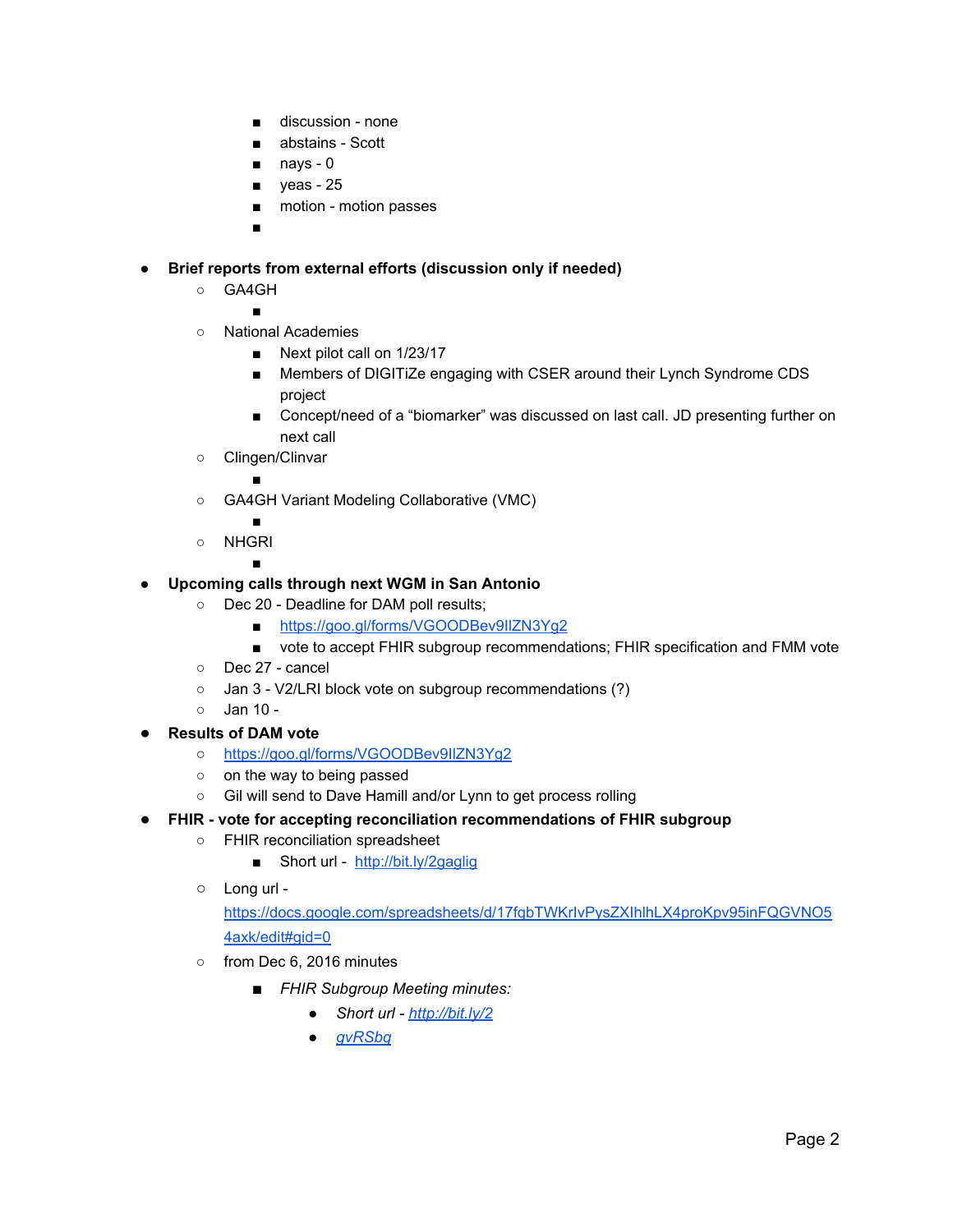*● Long url:*

*[https://docs.google.com/document/d/1FGCQRtxJKyHhnC1uB\\_t4sJZ9yX](https://docs.google.com/document/d/1FGCQRtxJKyHhnC1uB_t4sJZ9yXbLMGOqPXHPr5tSLLQ/edit?pref=2&pli=1#heading=h.ntntuef6iwzkDAM) [bLMGOqPXHPr5tSLLQ/edit?pref=2&pli=1#heading=h.ntntuef6iwzkDAM](https://docs.google.com/document/d/1FGCQRtxJKyHhnC1uB_t4sJZ9yXbLMGOqPXHPr5tSLLQ/edit?pref=2&pli=1#heading=h.ntntuef6iwzkDAM)*

- *● See<http://build.fhir.org/> for current build.*
- *● Motion by David Kreda, second by Clem*
	- *○ We (a) approve the reconciliation by the CGWG FHIR subgroup of the STU3 genomic profiles/resources (voted on Nov 17 to upload to gforge), which include 6 specifications in total;*
		- *■ (b) deem that reconciled specification to have achieved a Level 1 Maturity in terms of the FHIR Maturity Model. (b) to be submitted to subgroup:*
			- *● Submit current CG WG FHIR products with FMM as level 1*
		- *■*
	- *○ discussion - 0*
	- *○ abstains - Bob Freimuth, Scott Bolte*
	- *○ nays - 0*
	- *○ yeas - 25*
- *● Motion: Submit current CG WG FHIR products with FMM Level 1 for*
	- *STU3 - by Gil, second by David*
		- *○ Discussion*
			- *■ Gil presented background*
			- *■ Can we skip levels?*
				- *● only if we meet all the criteria for previous methods*
				- *● jeremy recommends do each at a time during current build.*
			- *■ Andrea - do levels include workflow requirements (e.g., regulatory requirements?)*
			- *■ Jonathon - need more transparency; Argonaut either dead, or not transparent (also see chat comments)*
				- *● David - Argonaut not dead, agrees that it needs more transparency*
			- *■ Gil - we should have an ambassador for workflow?*
				- *● Volunteers?*
			- *■ Gil- we should have spreadsheet to record pilots and transmission of payloads?*
			- *○ Abstain - 0*
			- *○ Nay - 0*
			- *○ Yea - 27*
			- *○ motion passes*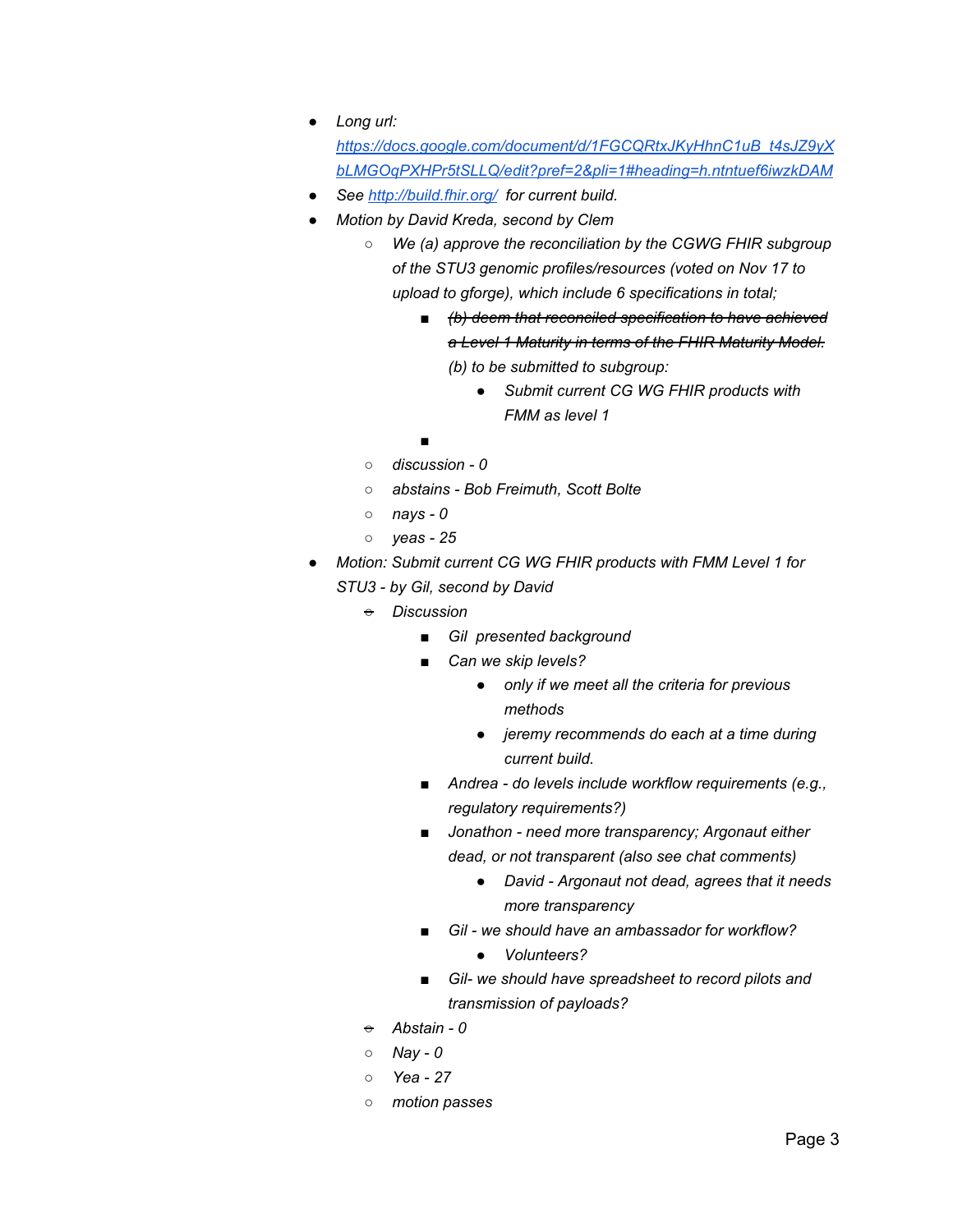- **● V2/LRI update**
	- Weekly V2 Lite sub-group meeting
	- Mondays, at 12:00-1:00PM ET
	- Triaged a block of Affirmative votes with comments
	- Minutes
		- [http://wiki.hl7.org/index.php?title=File:HL7\\_CG\\_V2\\_20161219.pdf](http://wiki.hl7.org/index.php?title=File:HL7_CG_V2_20161219.pdf)
- **● Other**
	- **○**

**● Chat**

- *from jonathan to Everyone:*
	- Can we have a list of *implementers that have agreed to pilot* Sequence Resource *in FHIR?*
- *from jonathan to Everyone:*
	- *Andrea, please be explicit about what the requirements are that we are missing.*
- *from jonathan to Everyone:*
	- *Where is a good place for Andrea to document her observations regarding specific workflow requirements?*
- *from Yi Wang to Everyone:*
	- *HAPI* is now implementing FHIR 1.8 content as a 2.2 snapshot
- *from David Kreda to Everyone:*
	- *A good place, as mentioned during the call, to pin point the workflow gaps are the diagrams in the new DAM.*
- *from Kevin M. Power (internal) to Everyone:*
	- *I believe the HAPI FHIR STU3 sandbox can be found here[:](http://fhirtest.uhn.ca/home?serverId=home_21&pretty=false) [http://fhirtest.uhn.ca/home?serverId=home\\_21&pretty=false](http://fhirtest.uhn.ca/home?serverId=home_21&pretty=false)*
- *from Kevin M. Power (internal) to Everyone:*
	- *This announcement on the home page: November 11, 2016 - HAPI FHIR 2.1 Released - The next release of HAPI has now been uploaded to the Maven repos and GitHub's releases section.*
	- *This release brings several primary changes:*
	- *STU3 definitions have been updated to the latest definitions (FHIR 1.7.0 - SVN 10129)*
- *Add support for FHIR Patch operation (thanks to Peter Girard of McKesson for his help on this!)*
- *Android library has been streamlined to use the OkHttp client by default (no more fighting with out-of-date Apache HttpClient. Thanks to Matt Clarke of Orion Health for his help on this!)*
- *The STU3 client now supports both the Conformance resource (which is going away) and the new CapabilityStatement (which replaces it). This should allow for a bridge while servers are migrated to the new resource type being returned by the* <code>/metadata</code> endpoint.